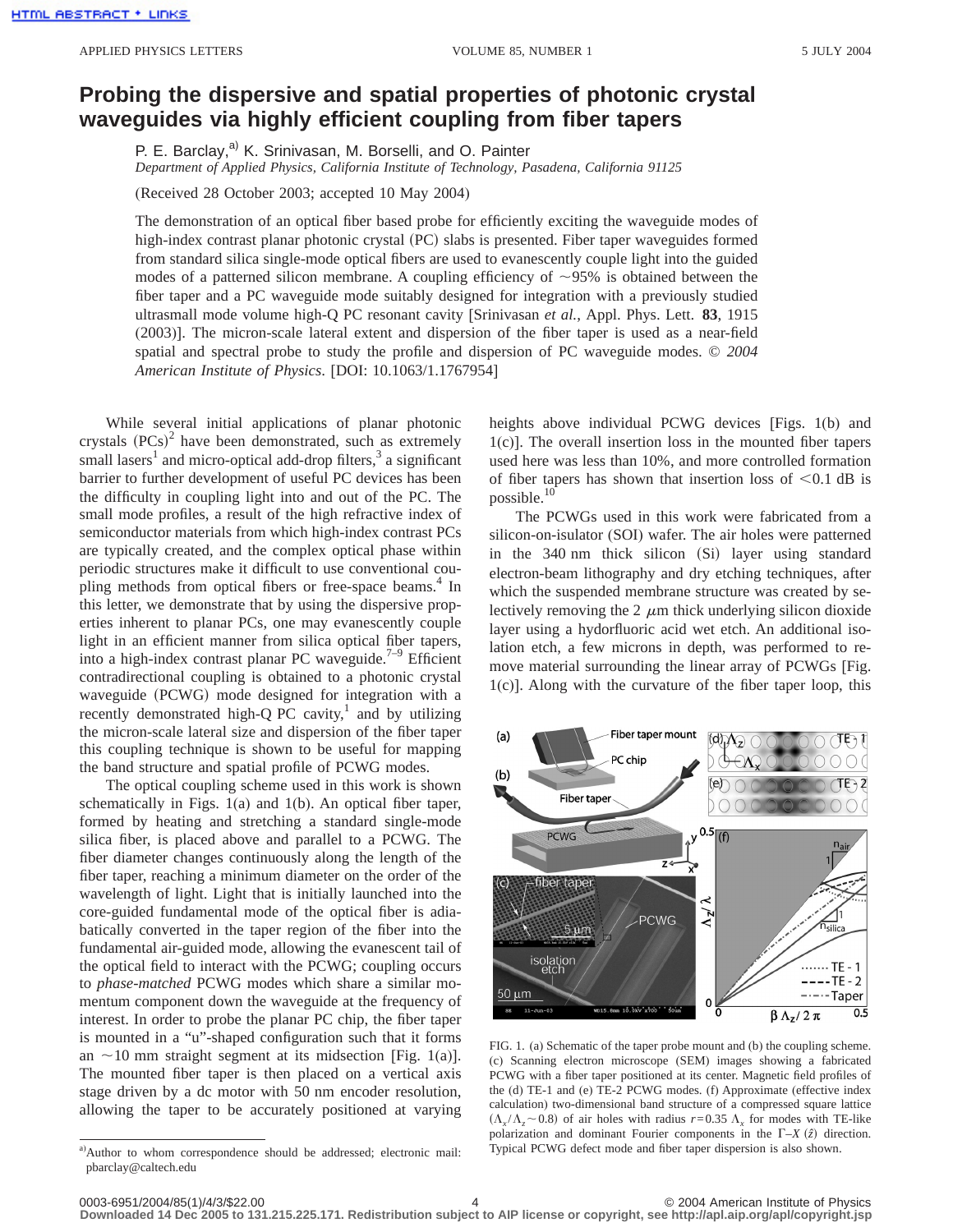

FIG. 2. 3D FDTD calculated dispersion of the TE-1 (dotted line), TE-2 (dashed line), and TM-1 (dot-dashed line) modes for the (a) unthinned  $(t<sub>g</sub>)$  $=$  340 nm), and (b) thinned  $(t<sub>a</sub>=300$  nm) graded lattice PCWG membrane structure  $(n_{\text{Si}}=3.4)$ . Measured transmission through the fiber taper as a function of wavelength and position along the tapered fiber for (c) unthinned sample and (d) thinned sample (different tapers were used for the thinned and unthinned samples, so the transmission vs  $l_c$  data cannot be compared directly). Transmission minimum (phase-matched point) for each mode in the (e) unthinned and (f) thinned sample as a function of propagation constant. In (a) and (b), the lightly shaded regions correspond to the tuning range of the laser source used.

ensured that the fiber taper mode would only evanescently interact with the PCWG region.

Although the evanesent coupling scheme is not specific to a given defect geometry or lattice, the waveguide in this work was chosen to consist of a linear defect along the  $\Gamma$ –*X* direction of a compressed square lattice ( $\Lambda$ <sub>x</sub>=0.4  $\mu$ m,  $\Lambda$ <sub>z</sub>=0.5  $\mu$ m) formed by introducing a lateral grade in the hole radius [Figs.  $1(c) - 1(e)$ ]. The choice of grading and lattice compression was motivated by previous work studying the design and integration of waveguides and ultrasmall mode volume, high-Q resonant cavities. This type of PC waveguide supports a mode (the TE-1 mode described below) which has a transverse overlap factor of greater than 98% with that of the high-Q resonant cavity studied in Ref. 1, and initial finite-difference time-domain (FDTD) simulations of the coupled waveguide-cavity system indicate that efficient loading of the high-Q cavity can be obtained.<sup>8</sup> Figure 1(f) shows an approximate band structure of TE-like (electric field predominantly in the plane of the slab) modes of the host compressed square lattice PC slab whose dominant Fourier components are in the direction of the waveguide, and which will consequently couple most strongly with the fundamental fiber taper mode.<sup>8</sup> Superimposed upon this band structure are the important *donor*-type defect waveguide modes: (i) a defect mode with negative group velocity which comes off of the conduction band edge (TE-1), and (ii) a defect mode with positive group velocity which comes off of a second order (in the vertical direction) valence bandedge (TE-2). A typical fiber taper dispersion curve is also shown, lying between the air and silica light lines.

In Figs. 2(a) and 2(b), three-dimensional (3D) FDTD simulations were used to accurately calculate the PCWG band structure in the regions where phase matching to the fiber taper mode occurs. The FDTD-calculated in-plane mag(taken in the midplane of the dielectric slab) near their respective phase-matching points are shown in Figs. 1(d) and 1(e). Although one can couple to either of the TE-1 or TE-2 modes,<sup>9</sup> the TE-1 mode is of primary interest here because of its fundamental nature in the vertical direction and its similar properties to that of the high-Q cavity mode of Ref. 1.

In order to probe the band structure of the PCWG a scanning external cavity laser with a 1565–1625 nm wavelength range was connected to the fiber taper input. The transmitted power through the fiber taper section and the backreflected power into the fiber from the taper-PCWG coupling section were both monitored. By varying the position along the fiber taper of the interaction region between the PCWG and taper (as measured by  $l_c$ , the distance from the fiber taper diameter minimum), the diameter  $(d)$  of the fiber taper, and hence the propagation constant  $(\beta)$  of the fiber taper mode interacting with the PCWG mode, could be tuned. Tuning from just below the air light-line  $(d=0.6 \mu m,$  $n_{\text{eff}} = \beta c/\omega \sim 1.05$ ), to just above the silica light line (*d* =4.0  $\mu$ m and  $n_{\text{eff}}$  ~ 1.40) was possible. Figure 2(c) shows the taper transmission as a function of wavelength and sample position  $(l<sub>c</sub>)$  when the taper is centered above the PCWG at a height  $g \sim 700$  nm from the PCWG surface. Resonances corresponding to both the TE-1 counter- and TE-2 copropagating modes can be identified. SEM measurements of the taper diameter as a function of position  $(l_c)$  were used to calculate the propagation constant of each resonance, allowing the PCWG modes' dispersion to be plotted [Fig. 2(e)]. The measured band structure is in close agreement with the FDTD calculated dispersion of Fig. 2(a), replicating both the negative group velocity of the TE-1 mode and the anticrossing behavior of the odd vertical parity TE-2 and TM-1 modes. Figures 2(d) and 2(f) show analogous data obtained by probing the sample after the Si slab thickness  $t_g$  has been thinned to better isolate the TE-1 mode in  $\omega-\beta$  space. As predicted by the FDTD simulation [Fig. 2(b)], the TE-1 mode is seen to shift slightly higher in frequency due to the sample thinning whereas the higher-order TE-2 mode shifts more quickly with slab thickness and is effectively "frozen" out of the laser scan range.

The dependence of the guided wave coupling on coupling strength and the overall efficiency of the coupling process were studied by varying the gap between the fiber taper and PCWG. Figure 3(a) shows the transmission through the fiber taper, with the coupling region occurring at a taper diameter of  $d=1.9 \mu m$ , for varying taper heights above the thinned PCWG. Figure 3(b) shows the same measurement, but with the coupling region occurring at a taper diameter of  $d=1.0 \mu$ m and for a PCWG with slightly smaller nominal hole size. In both cases, the central resonance feature occurring around  $\lambda = 1600$  nm is the coupling to the TE-1 mode of the PCWG. In the  $d=1.9 \mu m$  case the minimum transmission  $(T_{\text{min}})$  drops below 1% at the phase matching wavelength of 1602 nm, and recovers to close to unity off resonance. The taper-PCWG gap  $(g)$  dependence of  $T_{\text{min}}$  shown in Fig. 3(c) has the hyperbolic functional form  $\tanh^2(\kappa_{\perp}L_c)$ characteristic of contradirectional coupling<sup>11</sup> for an effective coupling strength  $(\kappa_{\perp}L_c)^{12}$  which depends exponentially on *g* [Fig. 3(c) inset]. The degree of ideality of this coupling scheme  $(\eta)$  can be estimated by subtracting the offresonance scattering loss (the scattering loss is expected to

netic field profiles of the TE-1 and TE-2 PCWG modes be broadband) from  $1 - T_{min}$ , and is plotted as a function of g<br>Downloaded 14 Dec 2005 to 131.215.225.171. Redistribution subject to AIP license or copyright, see http:/